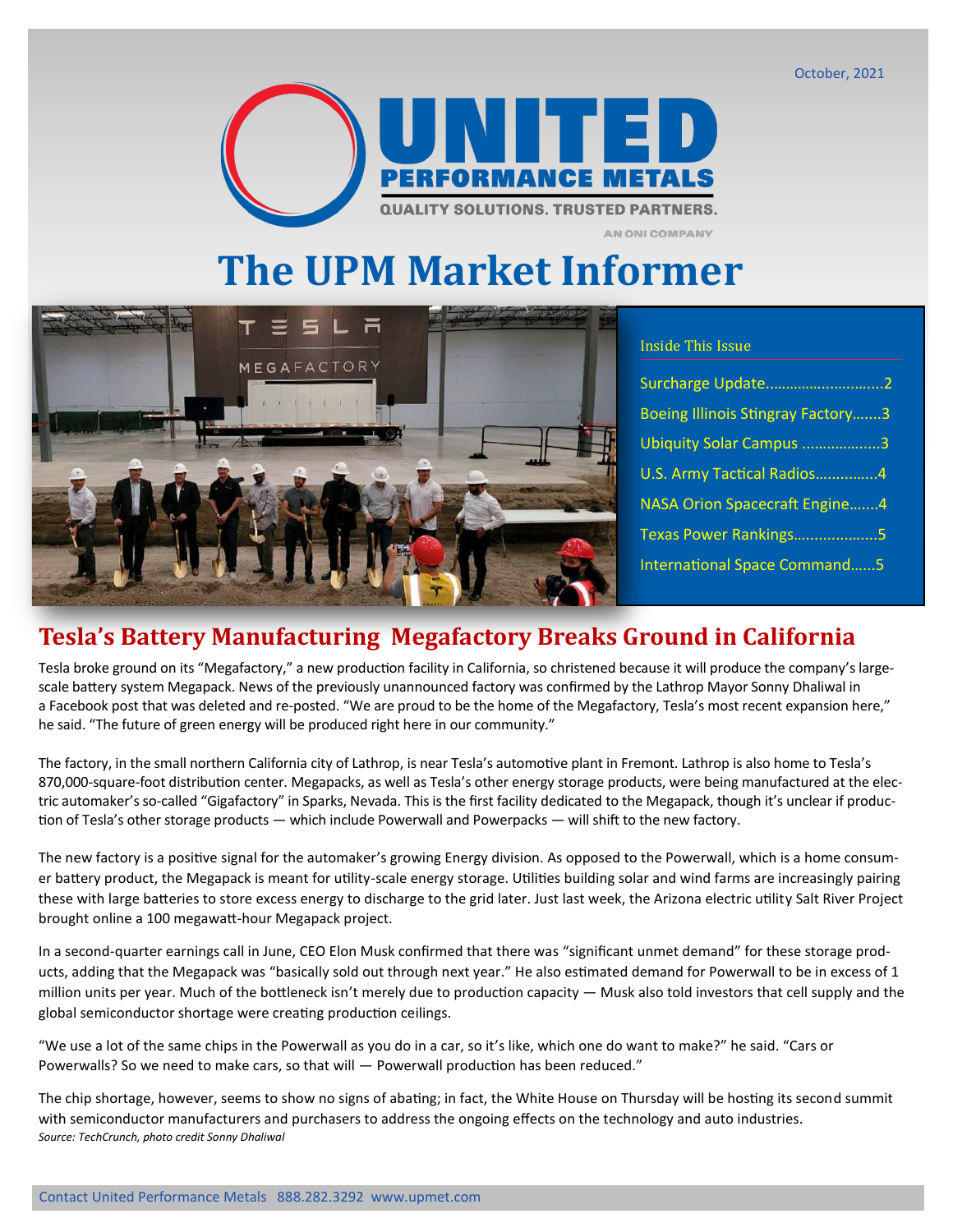# **Surcharge Totals July - December 2021**



|              | July    | Aug     | Sept    | Oct    | <b>Nov</b> | <b>Dec</b> |
|--------------|---------|---------|---------|--------|------------|------------|
| $15 - 5$     | 0.7951  | 0.8233  | 0.8464  | 0.8336 | $\ast$     | $\ast$     |
| $15 - 7$     | 1.1805  | 1.2887  | 1.3212  | 1.3395 | $\ast$     | $\ast$     |
| $17 - 4$     | 0.7886  | 0.8133  | 0.8344  | 0.8208 | $\ast$     | $\ast$     |
| $17 - 7$     | 0.9459  | 0.9949  | 1.0341  | 1.0288 | $\ast$     | $\ast$     |
| 201          | 0.7749  | 0.8189  | 0.8613  | 0.8645 | $\ast$     | $\ast$     |
| 3017.0%      | 0.9356  | 0.9838  | 1.0221  | 1.0164 | $\ast$     | $\ast$     |
| 302/304/304L | 1.0180  | 1.0699  | 1.1129  | 1.1092 | $\ast$     | $\ast$     |
| 304-8.5%     | 1.0530  | 1.1068  | 1.1521  | 1.1494 | $\ast$     | $\ast$     |
| 305          | 1.3042  | 1.3709  | 1.4330  | 1.4365 | $\ast$     | $\ast$     |
| 309          | 1.3475  | 1.4139  | 1.4760  | 1.4803 | $\ast$     | $\ast$     |
| 310          | 1.8625  | 1.9547  | 2.0500  | 2.0673 | $\ast$     | $\ast$     |
| 316/316L     | 1.4502  | 1.5713  | 1.6204  | 1.6454 | $\ast$     | $\ast$     |
| 316LS/316LVM | 1.9600  | 2.0900  | 2.1900  | $\ast$ |            | $\ast$     |
| 317L         | 1.7036  | 1.8590  | 1.9111  | 1.9512 | $\ast$     | $\ast$     |
| 321          | 1.0785  | 1.1324  | 1.1812  | 1.1793 | $\ast$     | $\ast$     |
| 347          | 1.3841  | 1.4396  | 1.4874  | 1.4855 | $\ast$     | $\ast$     |
| 409/409 Mod  | 0.3705  | 0.3918  | 0.3977  | 0.3784 | $\ast$     | $\ast$     |
| 410/410S     | 0.3774  | 0.4001  | 0.4051  | 0.3858 | $\ast$     | $\ast$     |
| 430          | 0.4330  | 0.4553  | 0.4603  | 0.4420 | $\ast$     | $\ast$     |
| 434          | 0.5519  | 0.5974  | 0.6011  | 0.5923 | $\ast$     | $\ast$     |
| 439          | 0.4493  | 0.4692  | 0.4756  | 0.4577 | $\ast$     | $\ast$     |
| 440A         | 0.4330  | 0.4553  | 0.4603  | 0.4420 | $\ast$     | $\ast$     |
| 2205         | 1.3576  | 1.4921  | 1.5199  | 1.5531 | $\ast$     | $\ast$     |
| 263          | 8.2475  | 7.7472  | 7.8493  | 8.3874 | 9.2311     | 9.6255     |
| 276          | 6.5237  | 6.4275  | 7.1446  | 8.2827 | 8.6095     | 8.8924     |
| A286         | 2.0210  | 2.0153  | 2.1878  | 2.3119 | 2.4466     | 2.5086     |
| 330          | 2.5437  | 2.5474  | 2.7587  | 2.8333 | 3.0213     | 3.0857     |
| 400          | 4.8402  | 4.8974  | 5.4125  | 5.4418 | 5.7343     | 5.8405     |
| Custom 455   | 1.0300  | 1.1000  | 1.1500  | $\ast$ | $\ast$     | $\ast$     |
| Custom 465   | 1.3900  | 1.4700  | 1.5400  | $\ast$ | *          | $\ast$     |
| 600          | 4.8973  | 4.9049  | 5.3459  | 5.5073 | 5.8693     | 6.0048     |
| 601          | 4.2425  | 4.2486  | 4.6100  |        | 5.0591     | 5.1704     |
| 617          | 7.3395  | 7.0459  | 7.4162  | 8.1455 | 8.7649     | 9.0879     |
| 625          | 6.8490  | 6.8007  | 7.3522  | 8.1255 | 8.4406     | 8.6431     |
| Custom 630   | 0.9100  | 0.9600  | 1.0100  | $\ast$ | $\ast$     | $\ast$     |
| 718          | 6.4667  | 6.4511  | 6.8313  | 7.2706 | 7.5349     | 7.6654     |
| X-750        | 5.4539  | 5.4597  | 5.8895  | 6.1457 | 6.4914     | 6.6284     |
| 825          | 3.2981  | 3.2836  | 3.5974  | 3.8829 | 4.0880     | 4.1968     |
| HX           | 4.4855  | 4.4236  | 4.8922  | 5.5163 | 5.7905     | 5.9763     |
| 188          | 9.7900  | 11.7800 | 12.6600 | $\ast$ | *          | $\ast$     |
| <b>CCM</b>   | 13.4400 | 17.5200 | 17.5500 | $\ast$ | $\ast$     | $\ast$     |
| $L-605$      | 11.0500 | 13.4200 | 14.3700 | $\ast$ | $\ast$     | $\ast$     |

\*Surcharge currently not available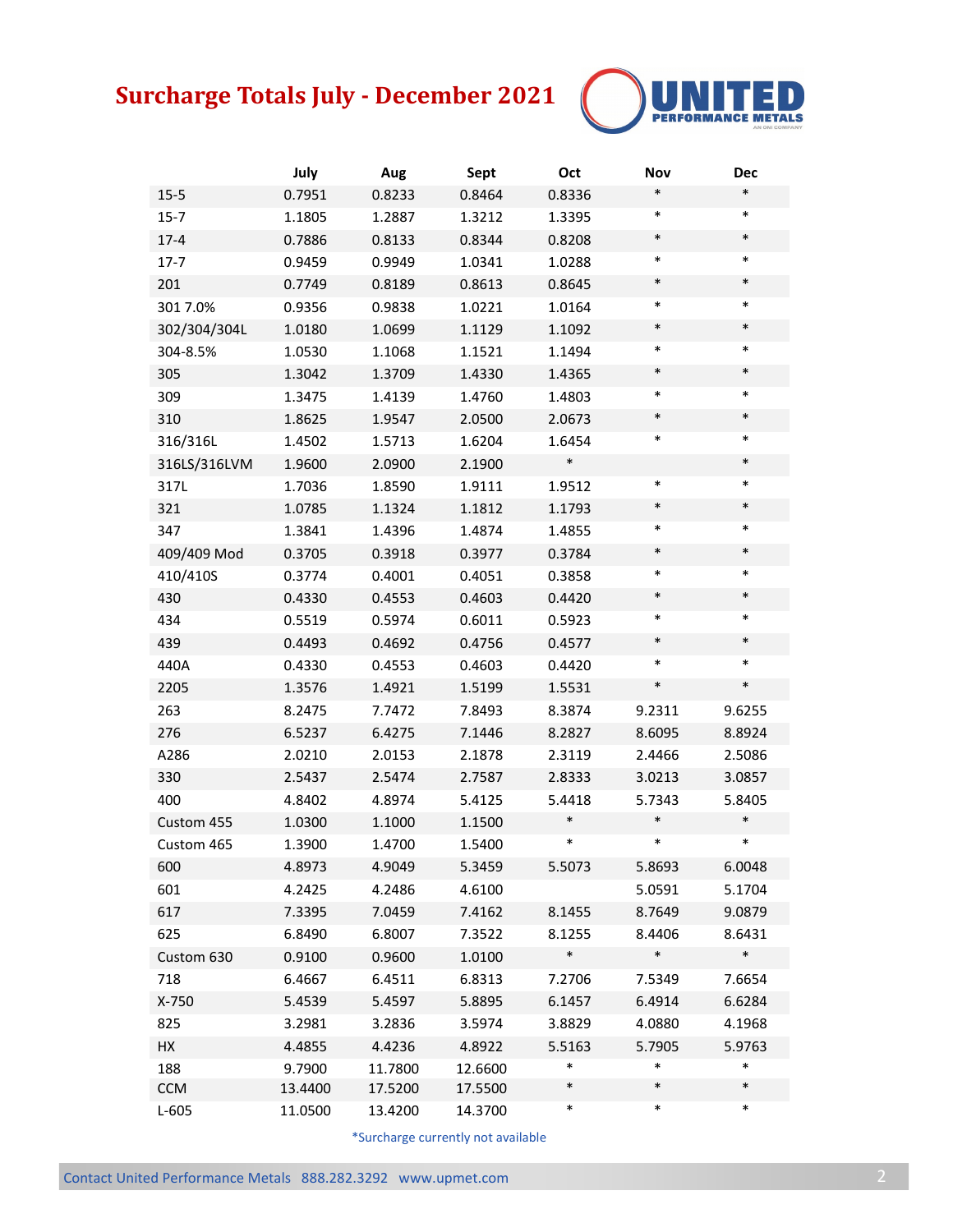

#### **Boeing to Build Illinois Factory to Produce MQ-25 Stingray**

Boeing will build the U.S. Navy's MQ-25 Stingray unmanned aerial refueler at a new 300,000 square ft. facility at MidAmerica St. Louis Airport in Illinois. The facility will feature state-of-the-art manufacturing processes and tools, including robotic automation and advanced assembly techniques, to improve product quality and employee ergonomics.

The new facility, scheduled for completion in 2024, initially will employ approximately 150 mechanics, engineers, and support staff who will build the MQ-25 Stingray, the Navy's first operational, carrier-based

unmanned aircraft. Employment could reach up to 300 with additional orders.

"The world's largest aerospace company is doubling down on Illinois because of our unparalleled assets in the transportation and logistics sector and the world-class talent of our people," said Gov. JB Pritzker. "To prepare our communities for the future, my administration is committed to making continued investments that will modernize our airports, spark new innovation, and bring jobs and economic opportunities to our communities from Chicago to St. Clair and beyond."

Boeing digitally engineered the entire MQ-25 aircraft and its systems, resulting in high-fidelity models that are used to drive quality, efficiency, and flexibility throughout the production and sustainment process.

"The team and state-of-the-art technology we're bringing to the Navy's MQ-25 program is unprecedented, and we're incredibly proud to be expanding both as we build the future of autonomous systems in Illinois," said Kristin Robertson, vice president and general manager of Autonomous Systems, Boeing Defense, Space & Security. "We've received great support from MidAmerica Airport and countless dedicated employees, and we're excited to build the Navy's first operational, carrier-based unmanned aircraft right here in the Metro East."

For two years, Boeing and the Navy have been flight testing the Boeing-owned MQ-25 test asset T1 from MidAmerica Airport, where in recent history-making missions T1 has refueled an F/A-18 Super Hornet, an E-2D Hawkeye, and an F-35C Lightning II.

The U.S. Navy intends to procure more than 70 MQ-25 aircraft to help extend the range of the carrier air wing, and the majority of those will be built in the new facility. Boeing is currently producing the first seven MQ-25 aircraft, plus two ground test articles, at its St. Louis facilities, and they will be transported to MidAmerica for flight test. The MQ-25 program office, including its core engineering team, will remain based in St. Louis.

The new MQ-25 facility will be in addition to existing manufacturing operations at Boeing St. Clair, which produces components for the CH-47 Chinook, F/A-18 Super Hornet, F-15, and other defense products. *Source: Eric Brothers for Aerospace Manufacturing and Design, photo credit Boeing*

#### **Governor Hochul Announces Plans for Ubiquity Solar to Establish U.S. Manufacturing Operations at Former IBM Huron Campus in Broome County**

Governor Kathy Hochul today announced that Canadian firm Ubiquity Solar Inc. will establish its U.S. solar photovoltaic manufacturing operations at the former IBM site in the village of Endicott in Broome County. For the initial phase of the project, the company expects to repurpose 800,000 square-feet of space at the former campus, representing an approximately \$61 million investment, including site renovations, equipment, and installation.

"The Southern Tier has become a hub for next generation energy research, innovation and advanced manufacturing, and Ubiquity Solar's decision to establish its U.S. operations in Endicott is yet another indicator of the region's bright future," Governor Hochul said. "It is through forward-thinking projects like this that we are helping to spur economic development across Upstate New York, ensuring a more sustainable future for generations to come."

Additionally, Ubiquity Solar has expects to create up to 150 highly skilled jobs in the region. With the site redevelopment already underway, the company expects to be fully operational at the Endicott campus by the end of 2022. [More on this story](https://www.governor.ny.gov/news/governor-hochul-announces-plans-ubiquity-solar-establish-us-manufacturing-operations-former) *Source: New York State*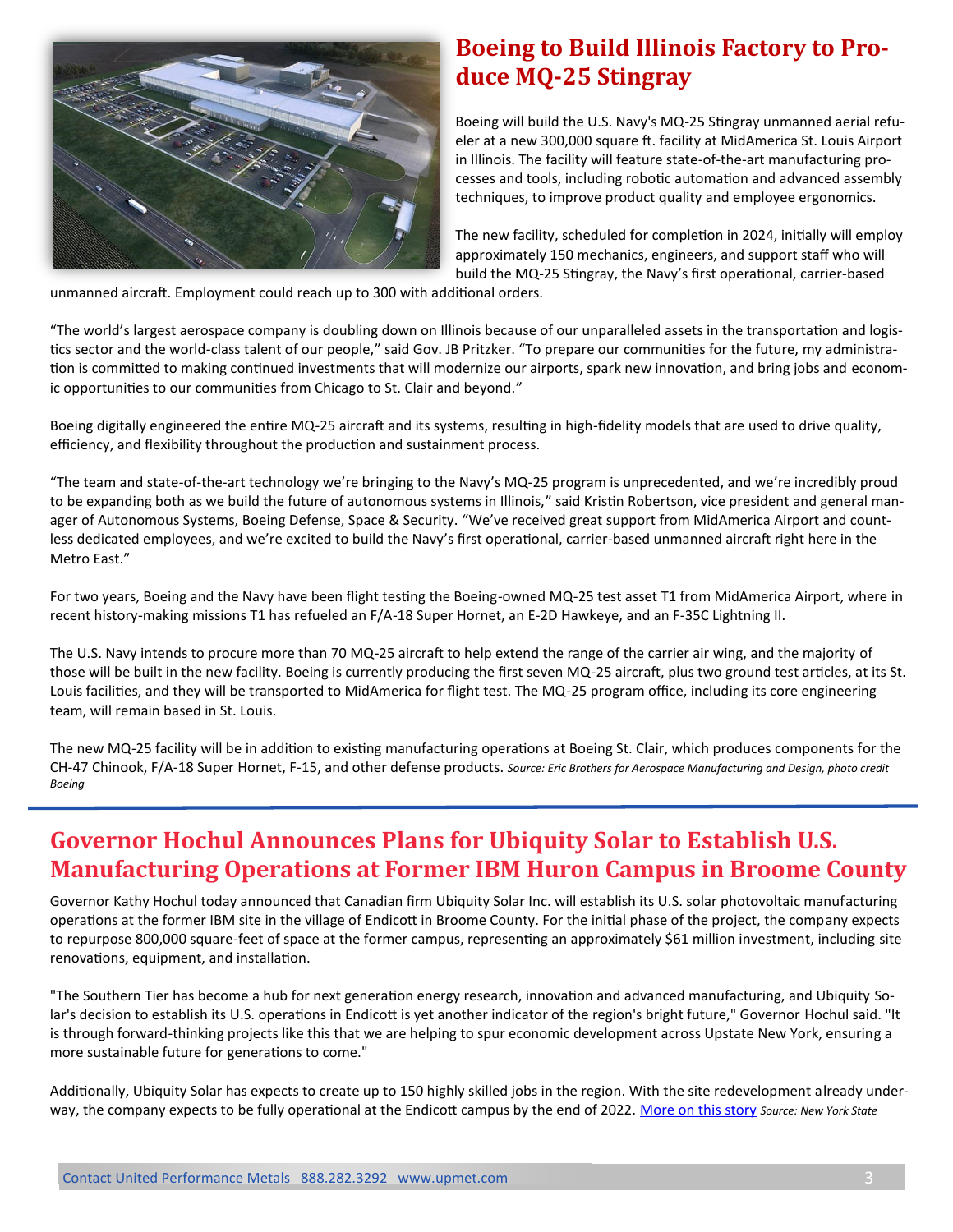#### **US Army Moves to Full-Rate Production On Tactical Radios Essential for Multidomain Operations**

The Army has awarded a full-rate production contract for a series of tactical radios critical to allowing forces multiple options for communication in a highly congested and dynamic operating environment.

The orders are for the 2-Channel Manpack and Leader radios, according to an Army release, and will support the Army's overarching network modernization strategy — [the unified net](https://www.c4isrnet.com/battlefield-tech/it-networks/2021/01/25/army-connecting-tactical-and-enterprise-networks-for-multidomain-operations/)[work](https://www.c4isrnet.com/battlefield-tech/it-networks/2021/01/25/army-connecting-tactical-and-enterprise-networks-for-multidomain-operations/) — by providing communications options and flexibility to upgrade waveforms as new technology emerges.



As the Army modernizes its tactical network, service leaders have said the need to be resilient and have multiple paths of communica[tion](https://www.c4isrnet.com/battlefield-tech/it-networks/2021/04/12/the-armys-faster-way-to-field-tactical-network-gear-gets-its-first-big-test/) is critical. They anticipate adversaries will seek to jam or deny communications, meaning forces will need reliable alternatives to communicate and pass data back and forth in a dispersed manner on the battlefield.

The Manpack radio award, worth approximately \$226.5 million, is for 2,320 radios from L3Harris Technologies and 1,547 radios from Collins Aerospace. The Leader radio award totals \$118.7 million and includes 2,498 radios from L3Harris and 1,096 radios from Thales. The Manpack radios provide beyond line-of-sight capability using the Mobile Objective User System, which allows for global voice calls over the radio through satellite communications.

The Army has been using a series of experiments over the last few years with 1st Brigade Combat Team, 82nd Airborne Division as part of its modernized tactical network approach, which includes the incremental delivery of capabilities every two years under what it calls capability sets. Capability Set '21 sets the baseline for the network going forward.

The radio awards will allow fielding this capability set to multiple infantry brigades with 25th Infantry Division, 2nd Calvary Regiment Stryker brigade combat team, while also supporting the Regionally Aligned Readiness and Modernization Model and Tactical Satellite Modernization efforts, the Army said. [More on this story](https://www.c4isrnet.com/battlefield-tech/c2-comms/2021/09/24/us-army-moves-to-full-rate-production-on-tactical-radios-essential-for-multidomain-operations/) *Source: Mark Pomerleau for C4ISRNET, photo credit Sgt. Justin Stafford, U.S. Army*



## **Aerojet Rocketdyne Awarded NASA Contract For Orion Spacecraft Main Engine**

NASA has selected Aerojet Rocketdyne to build the Orion Main Engine (OME), the primary propulsion element for NASA's Orion spacecraft that will be used to explore deep space. Under the contract, which runs through 2032, Aerojet Rocketdyne will deliver up to 20 new OME engines for use on future Artemis missions beginning with Artemis VII, or to support other NASA-sponsored, deep space exploration missions.

The OME is a 6,000 pound-thrust bipropellant engine that is mounted on Orion's European Service module and will be built at Aerojet Rocketdyne's Los Angeles, California, and Redmond, Washington, facilities. The engine is used for major maneuvers in space, such as entering and departing lunar orbit, and in some mission abort scenarios. The first six Orion missions will use refurbished Orbital Maneuvering System engines (OMS-E) that were provided by Aerojet Rocketdyne for the space shuttle program.

"Having originally designed and developed the OMS-E for the shuttle program, Aerojet Rocketdyne understands the engine's materials, manufacturing processes and thrust levels," said Aerojet Rocketdyne CEO and President Eileen P. Drake. "Now we are able to incorporate modern manufacturing techniques to provide NASA with a reliable, flight-proven and affordable engine to propel the Orion spacecraft and return astronauts to the Moon. We understand this engine inside and out and are excited to develop its next generation in support of future Artemis missions."

In addition to the main engine, Aerojet Rocketdyne also provides, under contract to Lockheed Martin, the auxiliary engines on Orion's service module, reaction control thrusters on the crew module, OMS-E refurbishment services and the jettison motor on the spacecraft's launch abort system. Orion's auxiliary engines and reaction control thrusters are produced at Aerojet Rocketdyne's facility in Redmond, Washington. The jettison motor is a combined effort of the company's facilities in Orange, Virginia, and Huntsville, *Alabama. Source: Eileen Drake for Aerojet Rocketdyne, photo credit NASA*